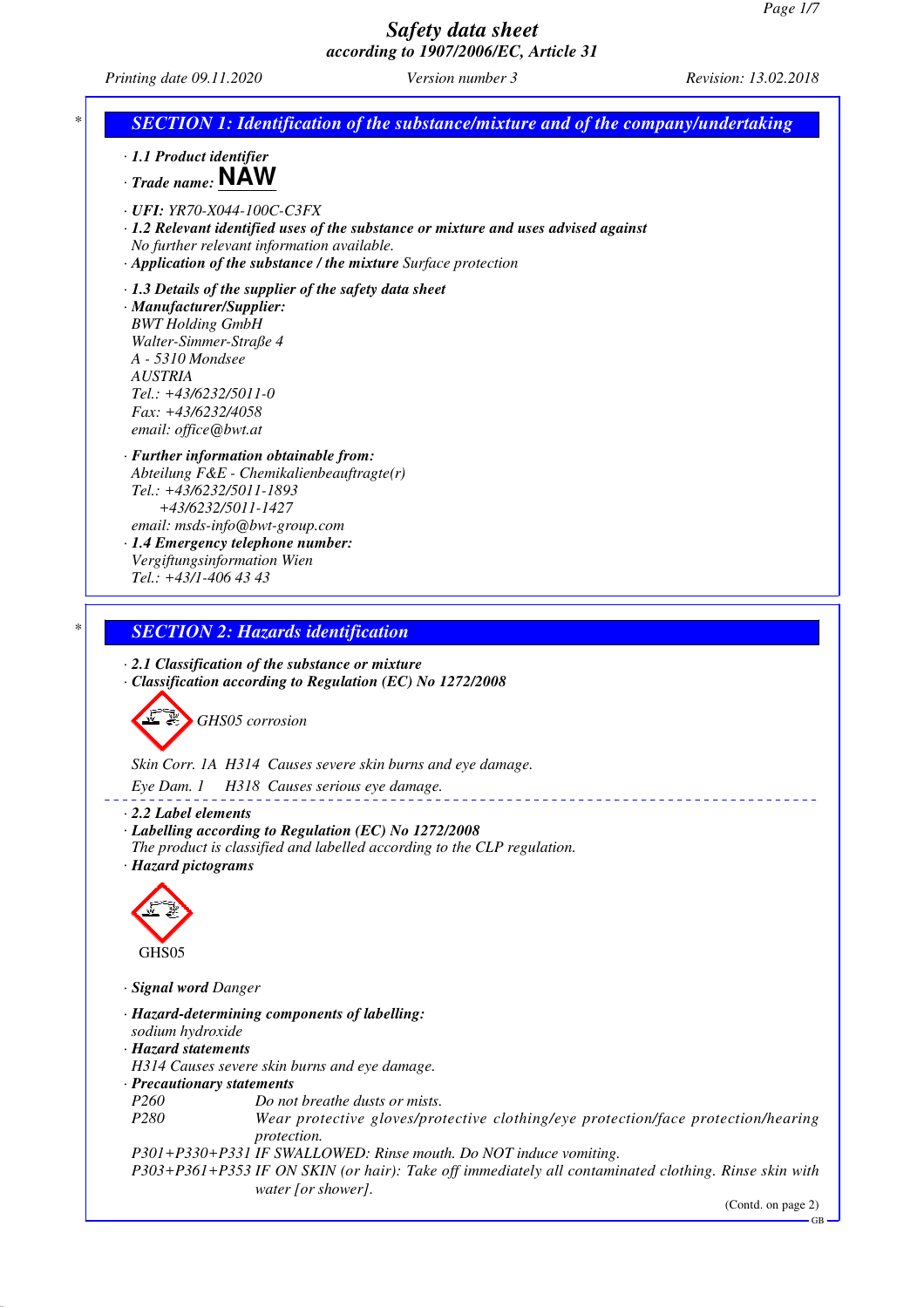*25-50%*

### *Safety data sheet according to 1907/2006/EC, Article 31*

*Printing date 09.11.2020 Version number 3 Revision: 13.02.2018*

 *Acute Tox. 4, H302*

# *Trade name:* **NAW**

|                                      | (Contd. of page 1)                                                                                    |  |  |
|--------------------------------------|-------------------------------------------------------------------------------------------------------|--|--|
| $P304 + P340$                        | IF INHALED: Remove person to fresh air and keep comfortable for breathing.                            |  |  |
|                                      | P305+P351+P338 IF IN EYES: Rinse cautiously with water for several minutes. Remove contact lenses, if |  |  |
|                                      | present and easy to do. Continue rinsing.                                                             |  |  |
| <i>P405</i>                          | Store locked up.                                                                                      |  |  |
| $\cdot$ 2.3 Other hazards            |                                                                                                       |  |  |
| · Results of PBT and vPvB assessment |                                                                                                       |  |  |
|                                      |                                                                                                       |  |  |

*· PBT: Not applicable.*

*· vPvB: Not applicable.*

### *\* SECTION 3: Composition/information on ingredients*

*· 3.2 Chemical characterisation: Mixtures*

*· Description: Mixture of substances listed below with nonhazardous additions.*

*· Dangerous components:*

*CAS: 1310-73-2* **sodium hydroxide** Skin Corr. 1A, H314

*EINECS: 215-185-5*

*· Additional information: For the wording of the listed hazard phrases refer to section 16.*

### *SECTION 4: First aid measures*

- *· 4.1 Description of first aid measures*
- *· General information: Immediately remove any clothing soiled by the product.*
- *· After inhalation: Supply fresh air and to be sure call for a doctor.*
- *· After skin contact:*
- *Immediately rinse with water.*
- *Cover wound with a sterile dressing.*
- *· After eye contact: Rinse opened eye for several minutes under running water. Then consult a doctor.*
- *· After swallowing: Drink plenty of water and provide fresh air. Call for a doctor immediately.*
- *· 4.2 Most important symptoms and effects, both acute and delayed No further relevant information available.*
- *· 4.3 Indication of any immediate medical attention and special treatment needed*

*No further relevant information available.*

### *SECTION 5: Firefighting measures*

- *· 5.1 Extinguishing media*
- *· Suitable extinguishing agents:*
- *CO2, powder or water spray. Fight larger fires with water spray or alcohol resistant foam.*
- *· 5.2 Special hazards arising from the substance or mixture No further relevant information available.*
- *· 5.3 Advice for firefighters*
- *· Protective equipment: No special measures required.*
- *· Additional information*

*Collect contaminated fire fighting water separately. It must not enter the sewage system.*

### *SECTION 6: Accidental release measures*

- *· 6.1 Personal precautions, protective equipment and emergency procedures Wear protective equipment. Keep unprotected persons away.*
- *· 6.2 Environmental precautions:*
- *Dilute with plenty of water.*
- *Do not allow to enter sewers/ surface or ground water.*
- *· 6.3 Methods and material for containment and cleaning up:*
- *Absorb with liquid-binding material (sand, diatomite, acid binders, universal binders, sawdust). Use neutralising agent.*

*Dispose contaminated material as waste according to item 13.*

(Contd. on page 3)

GB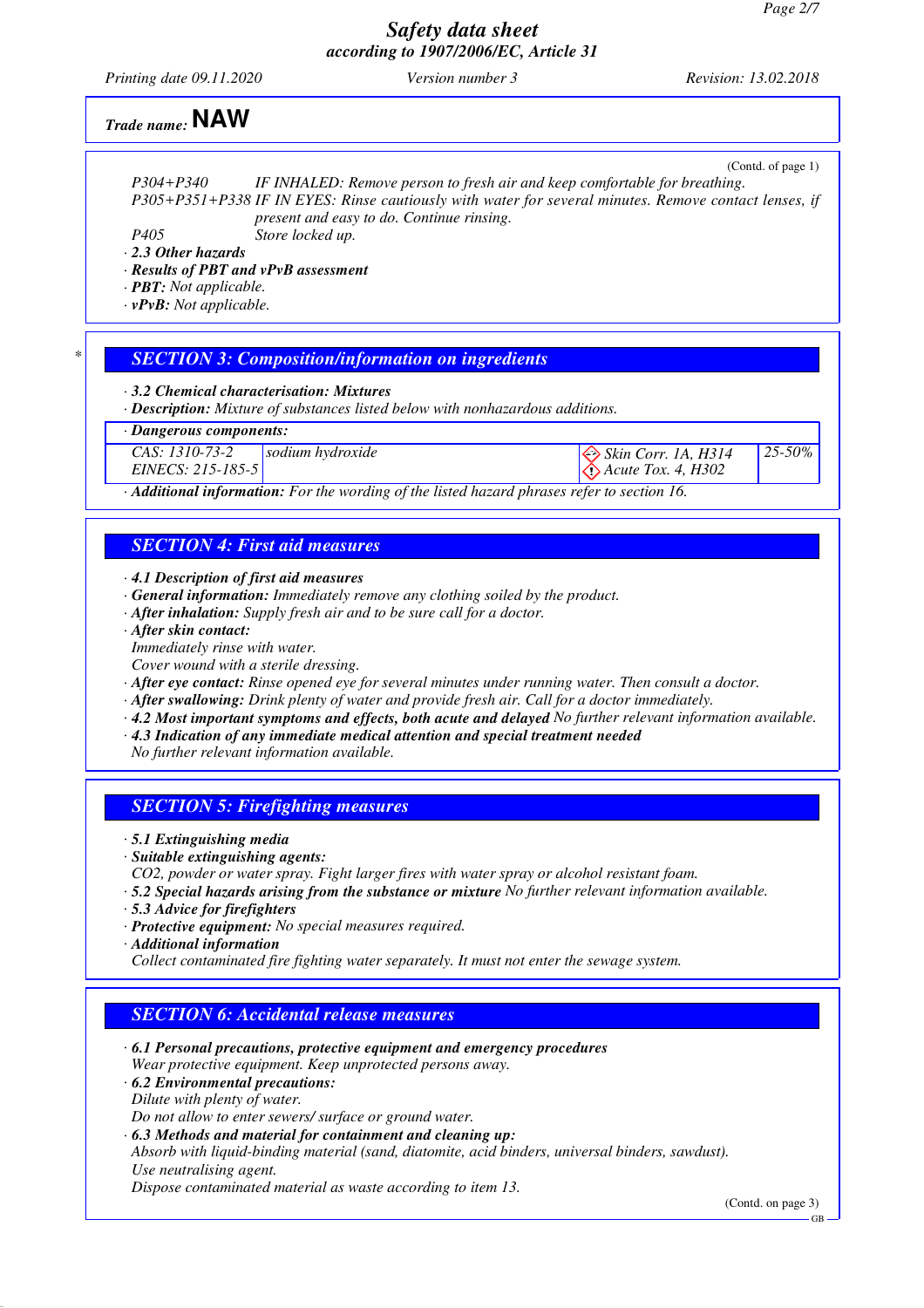*Printing date 09.11.2020 Version number 3 Revision: 13.02.2018*

*Trade name:* **NAW**

*Ensure adequate ventilation.*

- *· 6.4 Reference to other sections*
- *See Section 7 for information on safe handling.*
- *See Section 8 for information on personal protection equipment.*
- *See Section 13 for disposal information.*

### *SECTION 7: Handling and storage*

*· 7.1 Precautions for safe handling*

*Ensure good ventilation/exhaustion at the workplace. Prevent formation of aerosols.*

- *· Information about fire and explosion protection: No special measures required.*
- *· 7.2 Conditions for safe storage, including any incompatibilities*
- *· Storage:*
- *· Requirements to be met by storerooms and receptacles: Store only in the original receptacle.*
- *· Information about storage in one common storage facility: Not required.*
- *· Further information about storage conditions:*
- *Keep container tightly sealed. Protect from frost.*
- *Protect from heat and direct sunlight.*
- *· Storage class: 8B*
- *· 7.3 Specific end use(s) No further relevant information available.*

### *SECTION 8: Exposure controls/personal protection*

*· Additional information about design of technical facilities: No further data; see item 7.*

*· 8.1 Control parameters*

*· Ingredients with limit values that require monitoring at the workplace:*

*1310-73-2 sodium hydroxide*

*WEL Short-term value: 2 mg/m³*

*· Additional information: The lists valid during the making were used as basis.*

#### *· 8.2 Exposure controls*

- *· Personal protective equipment:*
- *· General protective and hygienic measures:*
- *Keep away from foodstuffs, beverages and feed. Immediately remove all soiled and contaminated clothing*
- *Wash hands before breaks and at the end of work.*
- *Avoid contact with the eyes and skin. · Respiratory protection:*

*In case of brief exposure or low pollution use respiratory filter device. In case of intensive or longer exposure use self-contained respiratory protective device.*

*· Protection of hands:*



*Protective gloves*

*The glove material has to be impermeable and resistant to the product/ the substance/ the preparation. Due to missing tests no recommendation to the glove material can be given for the product/ the preparation/ the chemical mixture.*

*Selection of the glove material on consideration of the penetration times, rates of diffusion and the degradation*

*· Material of gloves*

*The selection of the suitable gloves does not only depend on the material, but also on further marks of quality and varies from manufacturer to manufacturer. As the product is a preparation of several substances, the*

GB

(Contd. of page 2)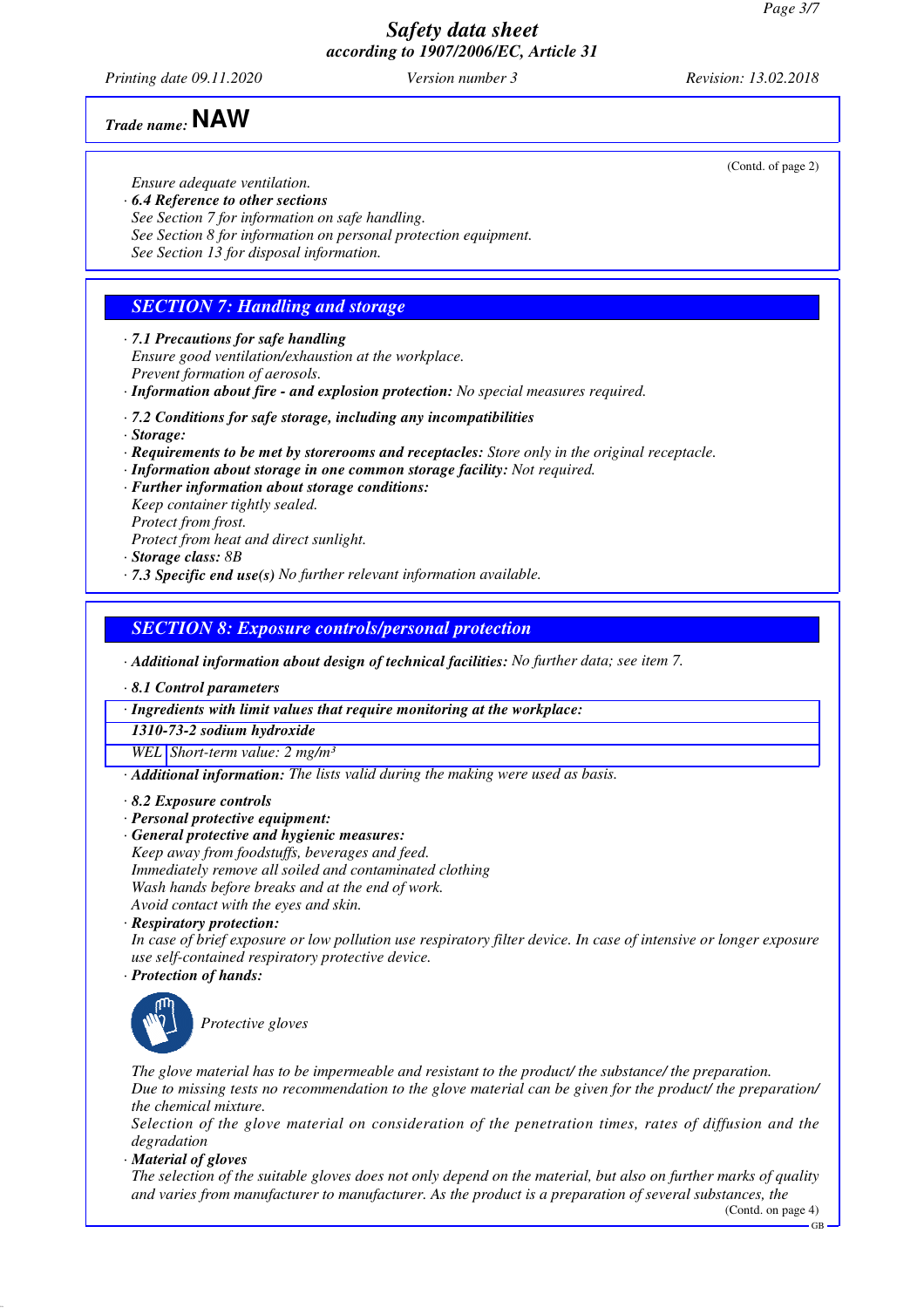*Printing date 09.11.2020 Version number 3 Revision: 13.02.2018*

# *Trade name:* **NAW**

(Contd. of page 3) *resistance of the glove material can not be calculated in advance and has therefore to be checked prior to the application.*

*· Penetration time of glove material*

*The exact break through time has to be found out by the manufacturer of the protective gloves and has to be observed.*

*· Eye protection:*



*Tightly sealed goggles*

| <b>SECTION 9: Physical and chemical properties</b>                                                                     |                                                                 |  |
|------------------------------------------------------------------------------------------------------------------------|-----------------------------------------------------------------|--|
| $\cdot$ 9.1 Information on basic physical and chemical properties<br><b>General Information</b><br>$\cdot$ Appearance: |                                                                 |  |
| Form:                                                                                                                  | Fluid                                                           |  |
| Colour:                                                                                                                | Light green                                                     |  |
| $\cdot$ Odour:                                                                                                         | <i><b>Odourless</b></i>                                         |  |
| $\cdot$ pH-value at 20 $\degree$ C:                                                                                    | 13.1                                                            |  |
| $\cdot$ Change in condition<br>Melting point/freezing point:<br>Initial boiling point and boiling range: Undetermined. | Undetermined.                                                   |  |
| · Flash point:                                                                                                         | Not applicable.                                                 |  |
| · Auto-ignition temperature:                                                                                           | Product is not selfigniting.                                    |  |
| $\cdot$ Explosive properties:                                                                                          | Product does not present an explosion hazard.                   |  |
| $\cdot$ Vapour pressure at 20 °C:                                                                                      | $23$ hPa                                                        |  |
| $\cdot$ Density at 20 $\degree$ C:                                                                                     | $1.13$ g/cm <sup>3</sup>                                        |  |
| · Solubility in / Miscibility with<br>water:                                                                           | Fully miscible.                                                 |  |
| · Solvent content:<br>Organic solvents:<br>Water:<br>$\cdot$ 9.2 Other information                                     | $0.0\%$<br>87.1 %<br>No further relevant information available. |  |

### *SECTION 10: Stability and reactivity*

*· 10.1 Reactivity No further relevant information available.*

*· 10.2 Chemical stability*

- *· Thermal decomposition / conditions to be avoided: No decomposition if used according to specifications.*
- *· 10.3 Possibility of hazardous reactions No dangerous reactions known.*

*· 10.4 Conditions to avoid*

*Heat exposure*

*heat exposure*

*No further relevant information available.*

*· 10.5 Incompatible materials: No further relevant information available.*

*· 10.6 Hazardous decomposition products: No dangerous decomposition products known.*

(Contd. on page 5)

GB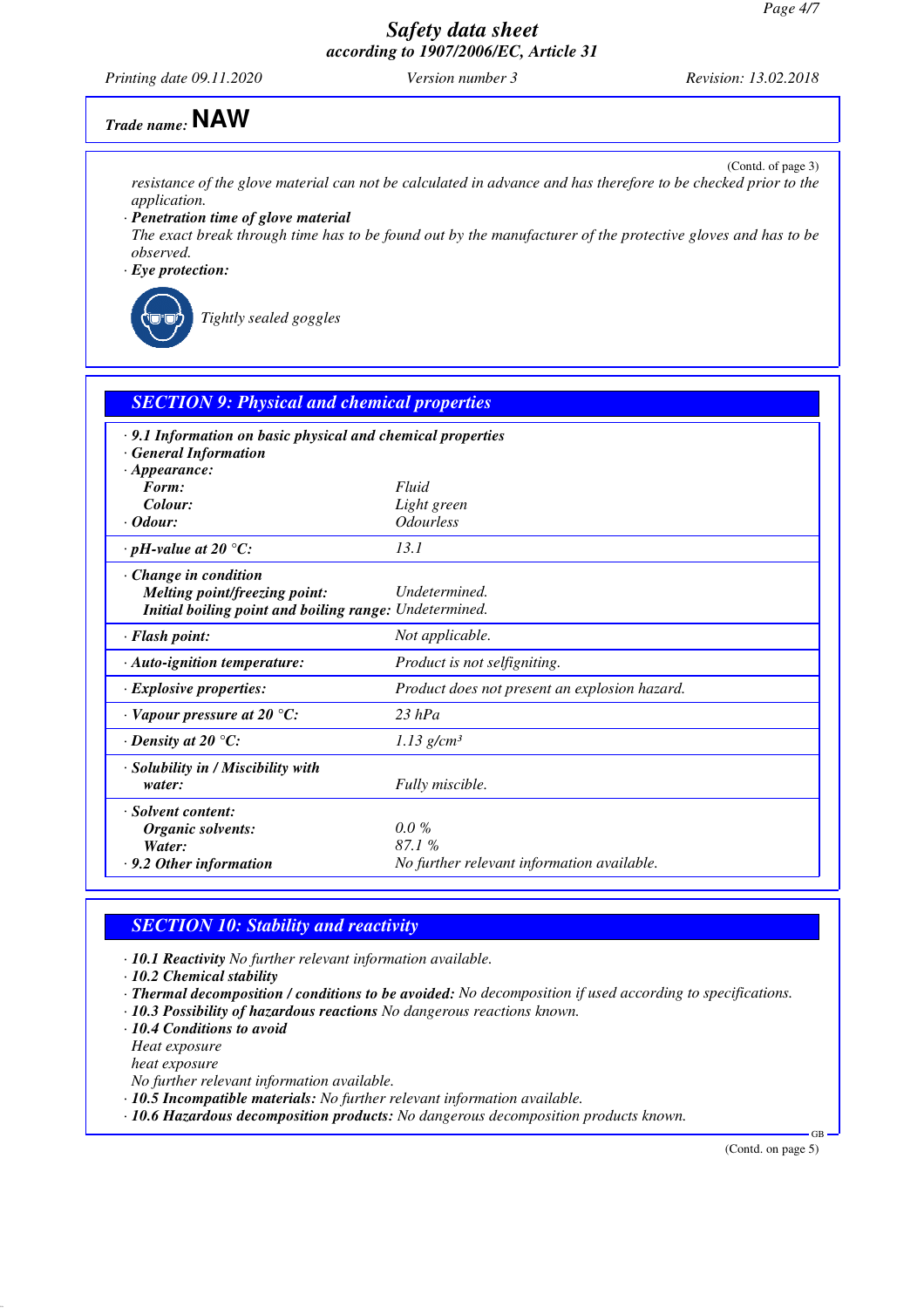*Printing date 09.11.2020 Version number 3 Revision: 13.02.2018*

(Contd. of page 4)

*Trade name:* **NAW**

### *\* SECTION 11: Toxicological information*

- *· 11.1 Information on toxicological effects*
- *· Acute toxicity Based on available data, the classification criteria are not met.*
- *· LD/LC50 values relevant for classification:*
- *1310-73-2 sodium hydroxide*
- *Oral LD50 2000 mg/kg (rat)*
- *· Primary irritant effect:*
- *· Skin corrosion/irritation*
- *Causes severe skin burns and eye damage.*
- *· Serious eye damage/irritation Causes serious eye damage.*
- *· Respiratory or skin sensitisation Based on available data, the classification criteria are not met.*
- *· CMR effects (carcinogenity, mutagenicity and toxicity for reproduction)*
- *· Germ cell mutagenicity Based on available data, the classification criteria are not met.*
- *· Carcinogenicity Based on available data, the classification criteria are not met.*
- *· Reproductive toxicity Based on available data, the classification criteria are not met.*
- *· STOT-single exposure Based on available data, the classification criteria are not met.*
- *· STOT-repeated exposure Based on available data, the classification criteria are not met.*
- *· Aspiration hazard Based on available data, the classification criteria are not met.*

### *SECTION 12: Ecological information*

- *· 12.1 Toxicity*
- *· Aquatic toxicity: No further relevant information available.*
- *· 12.2 Persistence and degradability No further relevant information available.*
- *· 12.3 Bioaccumulative potential No further relevant information available.*
- *· 12.4 Mobility in soil No further relevant information available.*
- *· Additional ecological information:*
- *· General notes:*
- *Water hazard class 1 (German Regulation) (Self-assessment): slightly hazardous for water*
- *Must not reach sewage water or drainage ditch undiluted or unneutralised.*

*Rinse off of bigger amounts into drains or the aquatic environment may lead to increased pH-values. A high pH-value harms aquatic organisms. In the dilution of the use-level the pH-value is considerably reduced, so that after the use of the product the aqueous waste, emptied into drains, is only low water-dangerous.*

- *· 12.5 Results of PBT and vPvB assessment*
- *· PBT: Not applicable.*
- *· vPvB: Not applicable.*
- *· 12.6 Other adverse effects No further relevant information available.*

### *SECTION 13: Disposal considerations*

#### *· 13.1 Waste treatment methods*

*· Recommendation*

*Must not be disposed together with household garbage. Do not allow product to reach sewage system.*

*· European waste catalogue*

*06 02 04\* sodium and potassium hydroxide*

- *· Uncleaned packaging:*
- *· Recommendation: Disposal must be made according to official regulations.*
- *· Recommended cleansing agents: Water, if necessary together with cleansing agents.*

(Contd. on page 6)

GB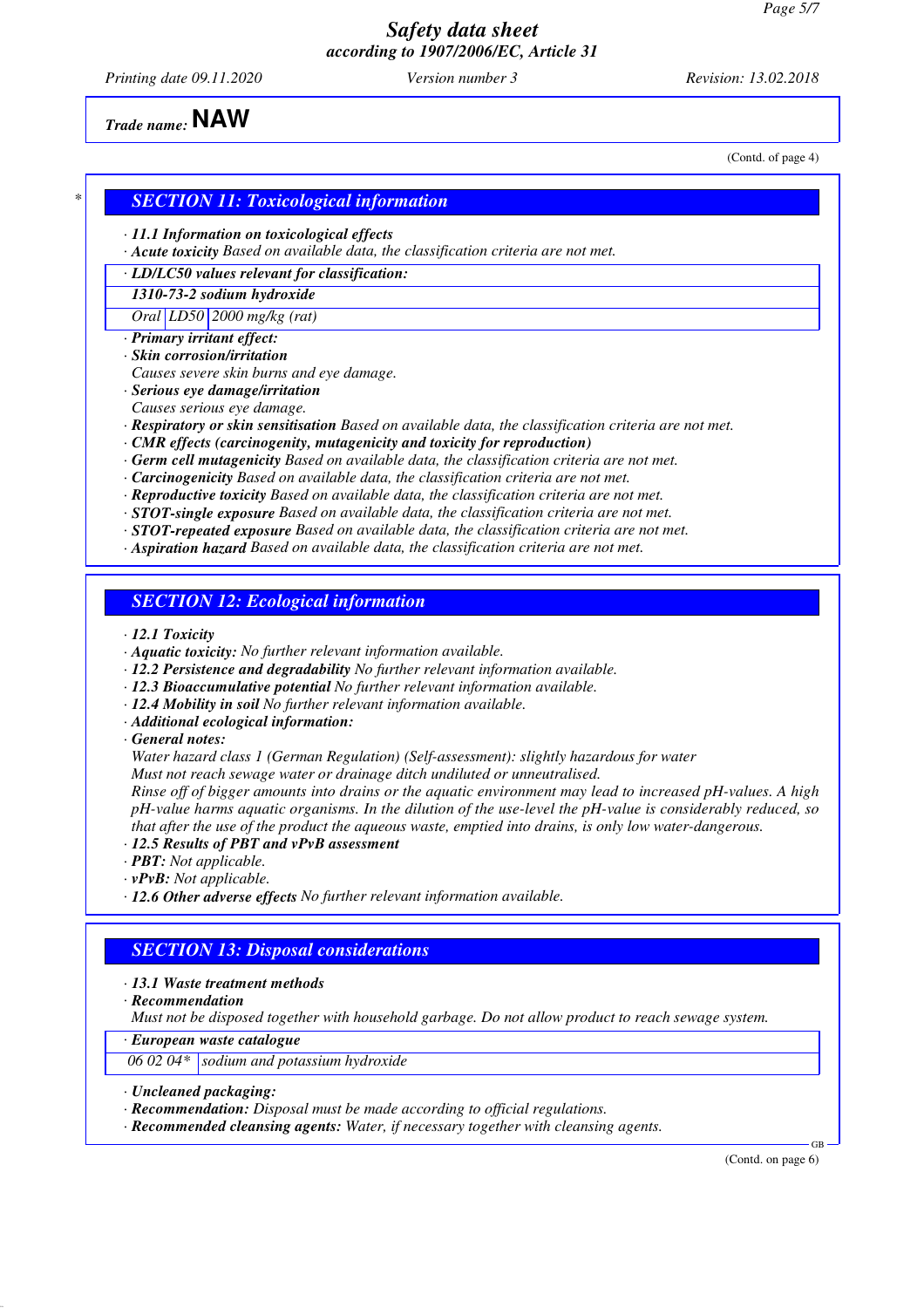*Printing date 09.11.2020 Version number 3 Revision: 13.02.2018*

*Trade name:* **NAW**

(Contd. of page 5)

| $\cdot$ 14.1 UN-Number                                  |                                                  |  |  |
|---------------------------------------------------------|--------------------------------------------------|--|--|
| · ADR, IMDG, IATA                                       | UN1824                                           |  |  |
| $\cdot$ 14.2 UN proper shipping name                    |                                                  |  |  |
| $\cdot$ ADR                                             | <b>1824 SODIUM HYDROXIDE SOLUTION</b>            |  |  |
| · IMDG, IATA                                            | SODIUM HYDROXIDE SOLUTION                        |  |  |
| $\cdot$ 14.3 Transport hazard class(es)                 |                                                  |  |  |
| · ADR, IMDG, IATA                                       |                                                  |  |  |
|                                                         |                                                  |  |  |
|                                                         |                                                  |  |  |
|                                                         |                                                  |  |  |
|                                                         |                                                  |  |  |
| $\cdot$ Class                                           | 8 Corrosive substances.                          |  |  |
| · Label                                                 | 8                                                |  |  |
| · 14.4 Packing group                                    |                                                  |  |  |
| · ADR, IMDG, IATA                                       | I                                                |  |  |
| $\cdot$ 14.5 Environmental hazards:                     |                                                  |  |  |
| $\cdot$ Marine pollutant:                               | N <sub>O</sub>                                   |  |  |
| · 14.6 Special precautions for user                     | Warning: Corrosive substances.                   |  |  |
| · Hazard identification number (Kemler code):           | 80                                               |  |  |
| · EMS Number:                                           | $F-A, S-B$                                       |  |  |
| · Stowage Category                                      | A                                                |  |  |
| · Segregation Code                                      | SG35 Stow "separated from" SGG1-acids            |  |  |
| $\cdot$ 14.7 Transport in bulk according to Annex II of |                                                  |  |  |
| <b>Marpol and the IBC Code</b>                          | Not applicable.                                  |  |  |
| · Transport/Additional information:                     |                                                  |  |  |
| $\cdot$ ADR                                             |                                                  |  |  |
| $\cdot$ Limited quantities (LQ)                         | IL                                               |  |  |
| $\cdot$ Excepted quantities (EQ)                        | Code: E2                                         |  |  |
|                                                         | Maximum net quantity per inner packaging: 30 ml  |  |  |
|                                                         | Maximum net quantity per outer packaging: 500 ml |  |  |
| · Transport category                                    |                                                  |  |  |
| · Tunnel restriction code                               | (E)                                              |  |  |
| $\cdot$ IMDG                                            |                                                  |  |  |
| $\cdot$ Limited quantities (LQ)                         | IL                                               |  |  |
| $\cdot$ Excepted quantities (EQ)                        | Code: E2                                         |  |  |
|                                                         | Maximum net quantity per inner packaging: 30 ml  |  |  |
|                                                         | Maximum net quantity per outer packaging: 500 ml |  |  |
|                                                         |                                                  |  |  |

### *\* SECTION 15: Regulatory information*

*· 15.1 Safety, health and environmental regulations/legislation specific for the substance or mixture*

*· Directive 2012/18/EU*

*· Named dangerous substances - ANNEX I None of the ingredients is listed.*

*· REGULATION (EC) No 1907/2006 ANNEX XVII Conditions of restriction: 3*

*· 15.2 Chemical safety assessment: A Chemical Safety Assessment has not been carried out.*

(Contd. on page 7)

GB